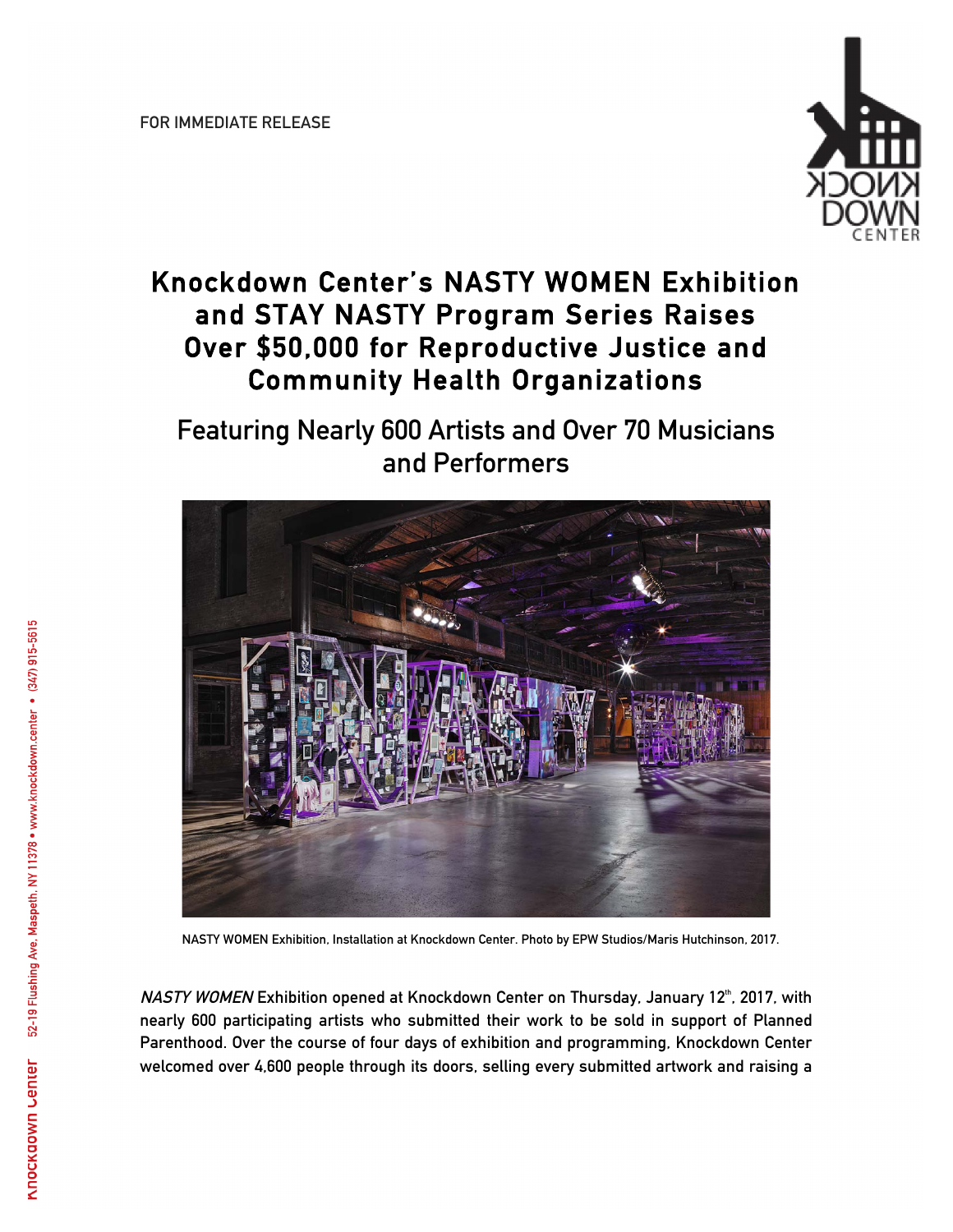**total of \$42,325 for Planned Parenthood. Artworks were priced at \$100 or less to encourage first-time collectors and seasoned patrons of the arts alike to purchase work.**

**NASTY WOMEN Exhibition Co-Organizers Jessamyn Fiore and Roxanne Jackson said of the tremendous effort and success of the exhibition, "We were thrilled by the overwhelming response of women artists, who were spurred to action and joined us in this protest of the threats to women's rights by the incoming administration. This exhibition is an action of solidarity and presence, a statement of resistance."** 

**Building upon its history and mission as a multi-disciplinary space for collaboration, Knockdown Center presented STAY NASTY alongside the exhibition, a four-day program comprising installation, screenings, performances, workshops, comedy, music and more, inviting artists and activists across disciplines to support organizations working towards reproductive justice and community health initiatives.**

**Evening programs could be experienced through a \$20 all-access pass that allowed visitors to explore Knockdown Center's 50,000 square foot space throughout the evening for multiple music shows and events, with %100 of the proceeds from ticket sales benefitting Callen-Lorde Community Health Center, Girls for Gender Equity, the New York Immigration Coalition, and SisterSong. An additional \$8,020 dollars were raised to support these organizations, making the grand total of proceeds from the fundraiser \$50,345.**

**Knockdown Center Co-Director Michael Merck said, "Knockdown Center is thrilled and honored to have partnered with the Nasty Women organizers to amplify the voices of hundreds of women artists, musicians, performers, activists and organizers for this cause. NASTY WOMEN Exhibition and the STAY NASTY four-day series of programs serve as an example of how art can provide a platform for resistance and social change. The event depended upon the organizing power, experience, and knowledge of artists and activists who have been on the ground in the struggle for human rights long before the election, and who will continue to fight against discrimination and the ongoing battle for women's autonomy."**

**Saturday's free daytime program informed visitors on reproductive justice, immigrants' rights, and community health initiatives with the participation of national and local organizations such as Planned Parenthood, Lady Parts Justice, National Women's Liberation, Tiny House Plan, Callen-Lorde Community Health Center, New York Immigration Coalition, Immigrant Defense Fund, and non/studio. Newark Print Shop lead sign-making and screen printing workshops to produce materials for the upcoming Women's March in New York City and Washington D.C. Tom Tom Magazine's Oral History of Female Drummers project provided ten minutes sets of raucous and unapologetic drumming across the building, with a roster of female drummers performing several times throughout the day. Popular all-girl teen-rock band Harsh Crowd closed the day of programing with a special performance, with lead singer Willow Bennison starting the set with a speech that emphasized the importance of equal rights and opportunities for women in the arts and described their role as Ambassadors for the Women's March on Washington.**